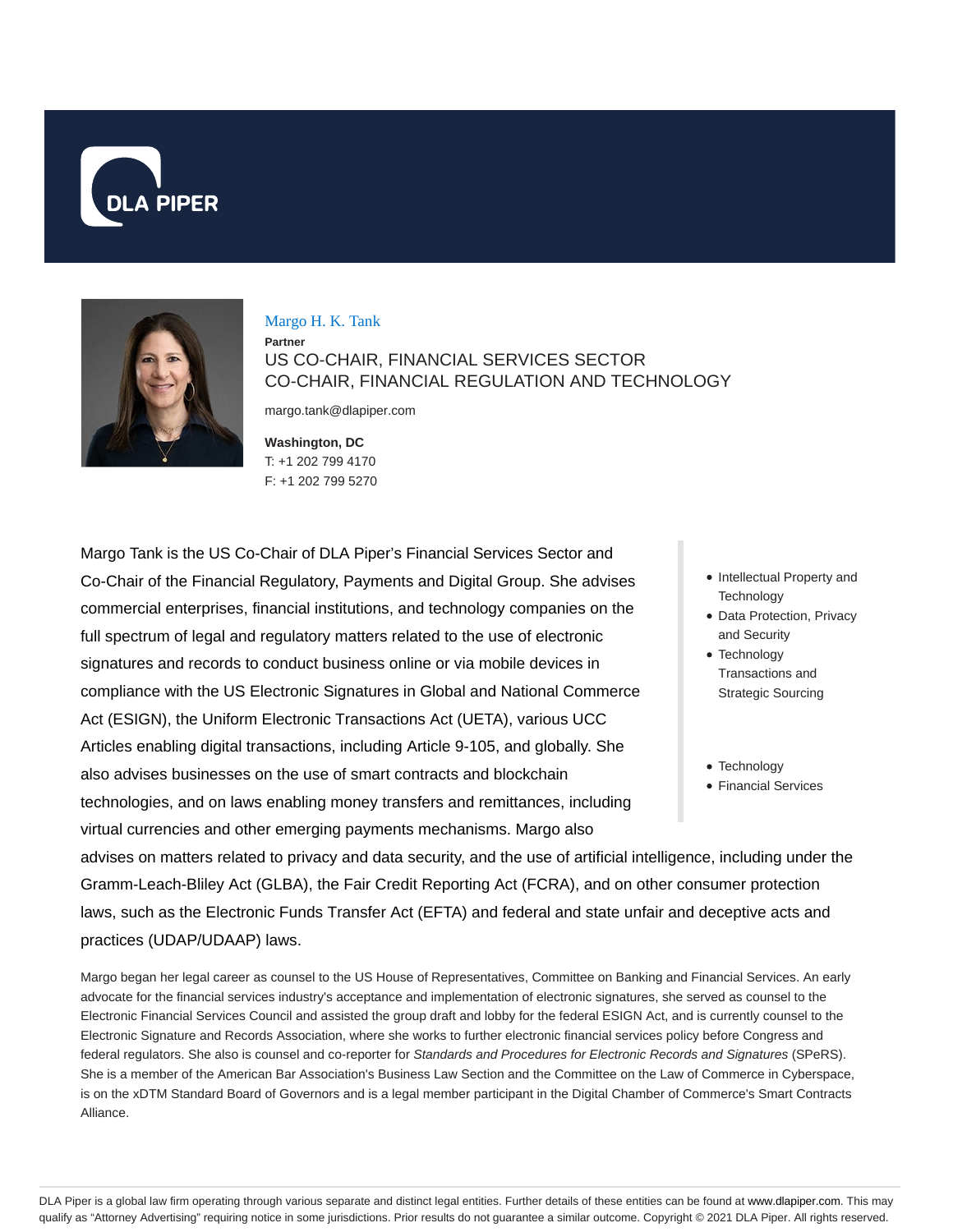Margo is ranked in Chambers Fintech 2019, 2020, 2021, and 2022 and was named to the National Law Journal's list of Technology Trailblazers. She continues to be ranked in Legal 500 Fintech. She has written books, articles and surveys on electronic signatures, smart contracts, virtual currency, privacy, financial services websites and mobile apps and more. She co-authored eight editions of Thomson Reuter's The Law of Electronic Signatures and Records (2012-2021), and three editions of Standards and Procedures for Electronic Signatures and Records (SPeRS), a compilation of guidelines, procedures, checklists and strategies for developing systems to create, deliver, sign, manage and transfer legally enforceable electronic records and signatures in commercial and consumer transactions.

Other notable publications include: Enabled by Lenders, Embraced by Borrowers, Enforced by the Courts: What You Need to Know About eNotes, MERSCORP Holdings, Inc. (2018); Smart Contracts – 12 Use Cases for Business & Beyond – A Technology, Legal & Regulatory Introduction, Digital Chamber of Commerce in collaboration with Deliotte (2016); Electronic Retail Installment Sales Contract in California, The Review of Banking & Financial Services, Volume 33 No 12 (2017).

# **EXPERIENCE**

#### Notable Experience:

- Assisted with the development and legal review of hundreds of platforms for e-disclosure delivery, e-notarization, e-signing and evaluating capability in connection with originating, selling and securitizing electronic negotiable instruments and/or electronic chattel paper
- Representation of money services businesses in connection with structuring alliances, obtaining money transmitter licenses and various acquisitions and due diligence
- Representation of virtual currency exchanges and crypto businesses in connection with various regulatory matters, including SEC investigations
- Advised national companies on privacy, data security and cybersecurity matters, including breach response and FTC enforcement matters

# **CREDENTIALS**

# Admissions

- District of Columbia
- Maryland

### **Recognitions**

- Chambers FinTech
	- 2022 Band 2, USA FinTech Legal: Data Protection & Cyber Security 2022 - Band 3, USA FinTech Legal: Blockchain & Cryptocurrencies 2019-21 - Band 2, USA FinTech Legal: Data Protection & Cyber Security
- The Legal 500 United States
	- 2021 Leading Lawyer, Fintech
- 2020 Leading Lawyer, Fintech
- 2019 Recommended, Fintech
- 2019 Recommended, Commercial Deals & Contracts
- 2019 Recommended, Cyber Law (including Data Privacy and Data Protection)
- Margo Tank was named as a Thomson Reuters Stand-out Lawyer for 2022
- Named to the National Law Journal's 2019 list of Technology Trailblazers
- 2015 Cornerstone Award, Electronic Signatures and Records Association
- 2009 "Mortgage Banking Technology All-Star" by Mortgage Banking Magazine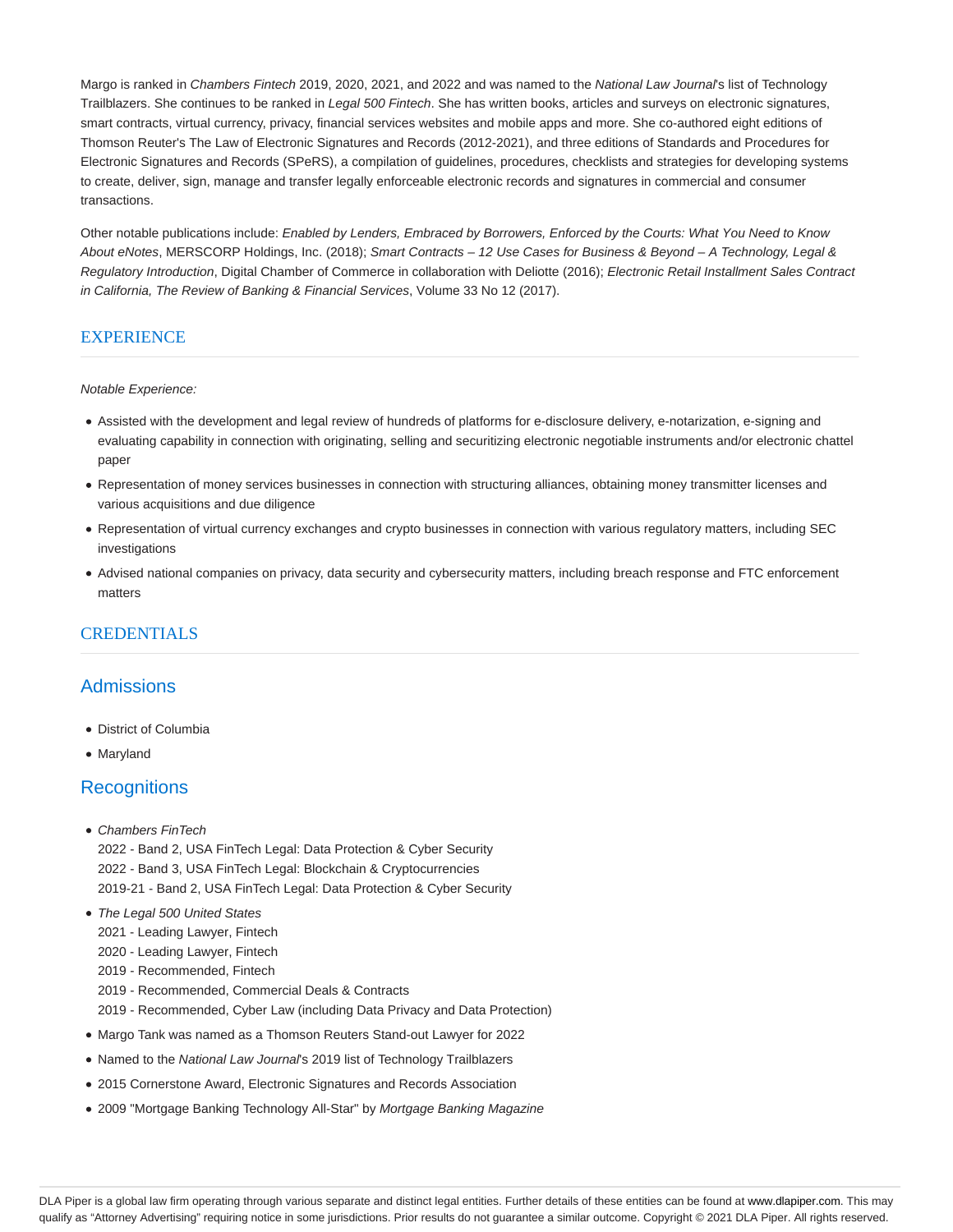# **Education**

- J.D., Drake University 1992 with honors Order of the Coif
- B.A., University of Vermont 1985

### INSIGHTS

# **Publications**

**Blockchain and Digital Assets News and Trends**

16 June 2022 Blockchain and Digital Assets News and Trends Responsible Financial Innovation Act, the new proposed crypto regulation bill, provides some clarity on tax issues.

**Responsible Financial Innovation Act, the new proposed crypto regulation bill, provides some clarity on tax issues**

16 June 2022 The proposed tax provisions would, if enacted, address at least a few of the industry's largest complaints.

**Blockchain and Digital Assets News and Trends**

23 May 2022 Blockchain and Digital Assets News and Trends OECD releases public consultation document on crypto tax reporting in effort to increase transparency.

**Embracing the movement towards digital and ESG**

11 May 2022 As governments seek to shape the country's long-term response to COVID-19, greater focus and concern over ESG initiatives is emerging.

**eSignature and ePayment News and Trends**

11 May 2022 eSignature and ePayment News and Trends Embracing the movement towards digital and ESG.

**Blockchain and Digital Assets News and Trends**

19 April 2022

Blockchain and Digital Assets News and Trends

Treasury report on money laundering and terrorist finance in the art trade looks at NFT marketplaces; FDIC issues new crypto-asset

DLA Piper is a global law firm operating through various separate and distinct legal entities. Further details of these entities can be found at www.dlapiper.com. This may qualify as "Attorney Advertising" requiring notice in some jurisdictions. Prior results do not guarantee a similar outcome. Copyright @ 2021 DLA Piper. All rights reserved.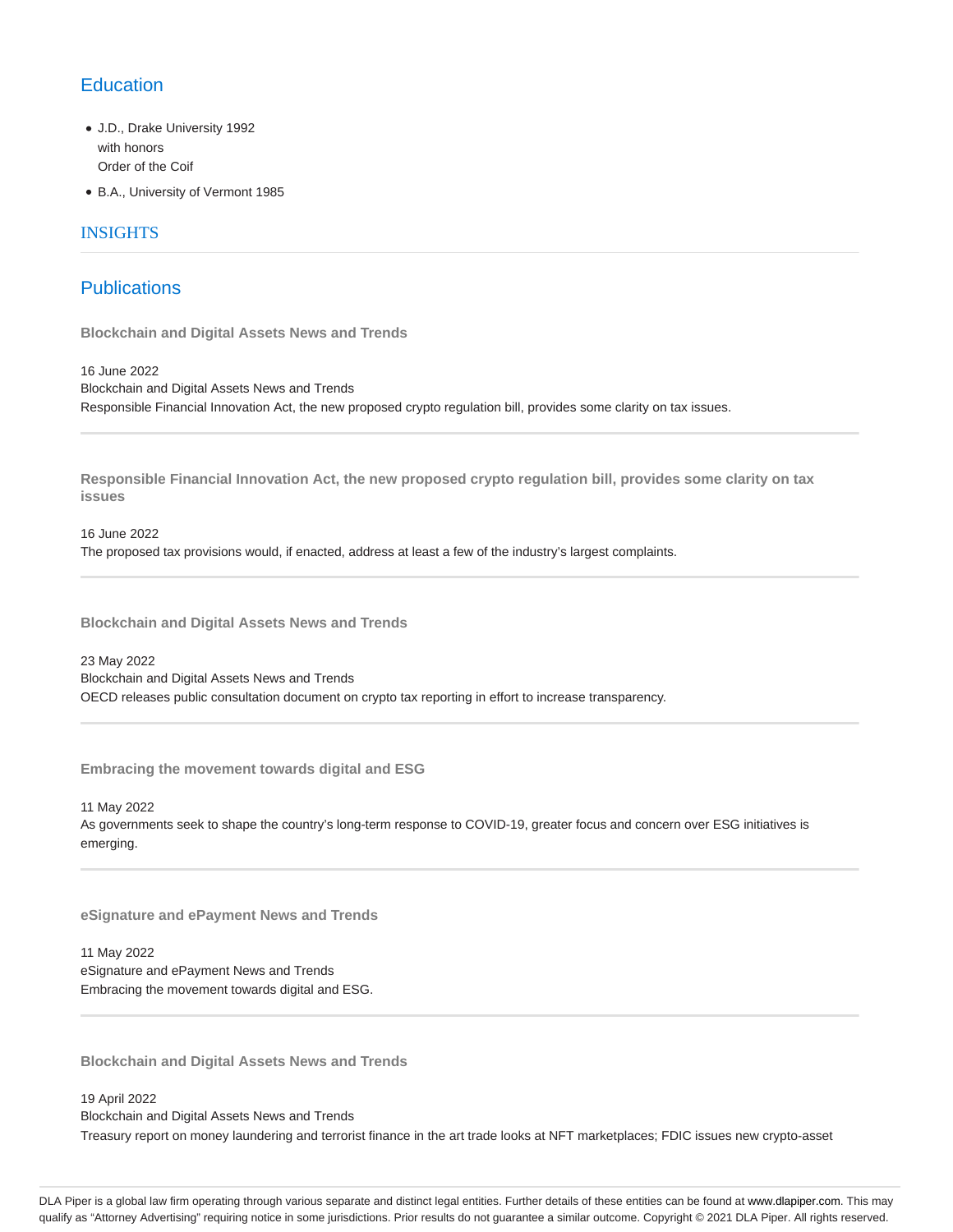**FDIC issues new crypto-asset guidance and notification requirements**

19 April 2022

New requirements for FDIC-supervised institutions that engage, or intend to engage, in any crypto-related activities.

**Blockchain and Digital Assets News and Trends**

18 March 2022 Blockchain and Digital Assets News and Trends Biden EO aims to protect digital asset consumers; UK authorities seize NFTs; Ukraine receiving crypto donations.

**Blockchain and Digital Assets News and Trends**

18 February 2022 Blockchain and Digital Assets News and Trends Lawsuit tackles tax treatment of staking rewards; SEC settles with crypto lending platform; emergency measures in Canada affect financial services entities.

**eSignature and ePayment News and Trends**

31 January 2022 eSignature and ePayment News and Trends Recently enacted federal and state laws, federal and state regulatory activities, fresh judicial precedent and more.

**Blockchain and Digital Assets News and Trends**

21 December 2021 Blockchain and Digital Assets News and Trends Breaking legal news on cryptoassets and cryptocurrency, plus: Google sues to disrupt massive botnet

**Blockchain and Digital Assets News and Trends**

22 November 2021 Blockchain and Digital Assets News and Trends Infrastructure bill, including crypto "broker" rules, becomes law.

**Blockchain and Digital Assets News and Trends**

18 October 2021 Blockchain and Digital Assets News and Trends Non-fungible tokens: What are the legal risks?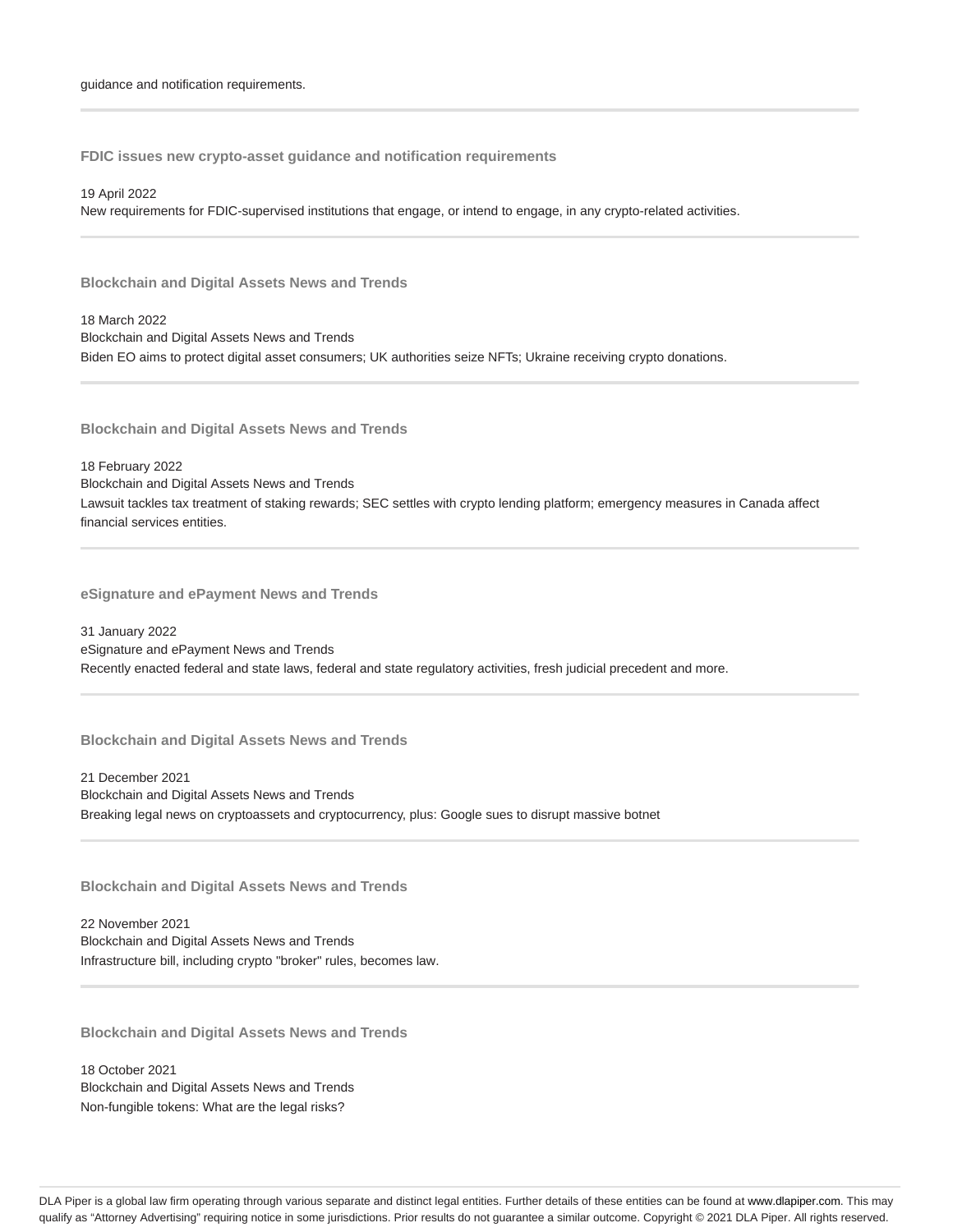**Blockchain and Digital Assets News and Trends**

17 September 2021 Blockchain and Digital Assets News and Trends

Proposed infrastructure bill would subject cryptocurrencies to wash sale and constructive sale rules.

**Embracing Digital Evolution: Our new business report**

14 September 2021

Our new report - Embracing Digital Evolution - shows how businesses can succeed in Industry 4.0, with contributions from digital revolutionaries such as Microsoft, Salesforce, Rolls-Royce and DocuSign.

**Blockchain and Digital Assets News and Trends**

23 August 2021 Blockchain and Digital Assets News and Trends

New information reporting requirements for cryptocurrency transactions; CFPB involvement in cryptocurrency oversight; NCUA seeks comments on use of DLT and DeFi by credit unions.

**Blockchain and Digital Assets News and Trends**

19 July 2021 Blockchain and Digital Assets News and Trends

IRS says tax-deferred like-kind exchange is not available for cryptocurrency trades; copyright issues plague NFTs; crypto venture investments continue to accelerate.

**Blockchain and Digital Assets News and Trends**

21 June 2021 Blockchain and Digital Assets News and Trends Biden tax plan spotlights cryptocurrency transactions; FTC announces spike in cryptocurrency investment scams; El Salvador is first country to adopt bitcoin as legal tender.

**Blockchain and Digital Assets News and Trends**

20 May 2021 Blockchain and Digital Assets News and Trends

SEC issues Staff Statement on investments in the bitcoin futures market, plus latest legal developments governing the use and acceptance of blockchain technology, smart contracts and digital assets.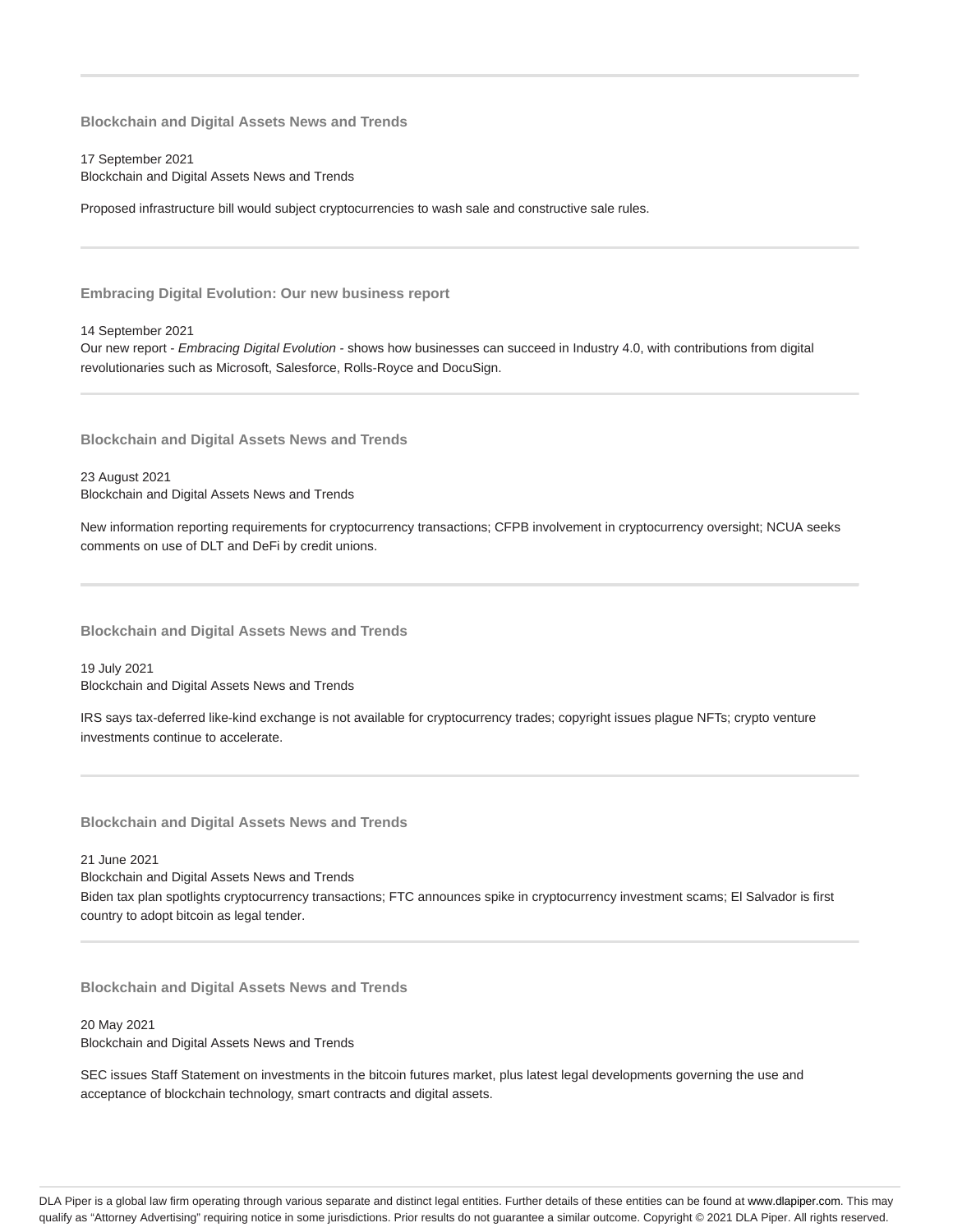**Blockchain and Digital Assets News and Trends**

23 April 2021 Blockchain and Digital Assets News and Trends SEC revises token safe harbor proposal; UK updates tax treatment of cryptoassets.

**So you want to go digital…**

April 2021

This article assists businesses in identifying the core issues that must be addressed to ensure the legal sufficiency of transactions conducted on eSignature platforms.

**Blockchain and Digital Assets News and Trends**

22 March 2021 Blockchain and Digital Assets News and Trends

Wyoming moves to clarify legal status of DAOs; court dismisses class action against a cryptocurrency exchange.

**Blockchain and Digital Assets News and Trends**

25 February 2021 Blockchain and Digital Assets News and Trends Canada's AML regime amendments: is your interactive entertainment service or platform operating a "money service business"?

**Blockchain and Digital Assets News and Trends**

23 November 2020 Blockchain and Digital Assets News and Trends IMF issues report on regulatory framework for CBDs and GSCs, SEC invites feedback on application of custody rule to digital assets.

**SEC invites feedback on application of Custody Rule to digital assets**

23 November 2020

Specifically, Staff is asking whether non-depository firms such as state-chartered trust companies can act as qualified custodians for digital assets.

**Blockchain and Digital Assets News and Trends**

21 October 2020

Blockchain and Digital Assets News and Trends SDNY finds Kin token is a security; unpacking the DOJ's cryptocurrency guidance – plus latest legal, regulatory and case law

DLA Piper is a global law firm operating through various separate and distinct legal entities. Further details of these entities can be found at www.dlapiper.com. This may qualify as "Attorney Advertising" requiring notice in some jurisdictions. Prior results do not guarantee a similar outcome. Copyright @ 2021 DLA Piper. All rights reserved.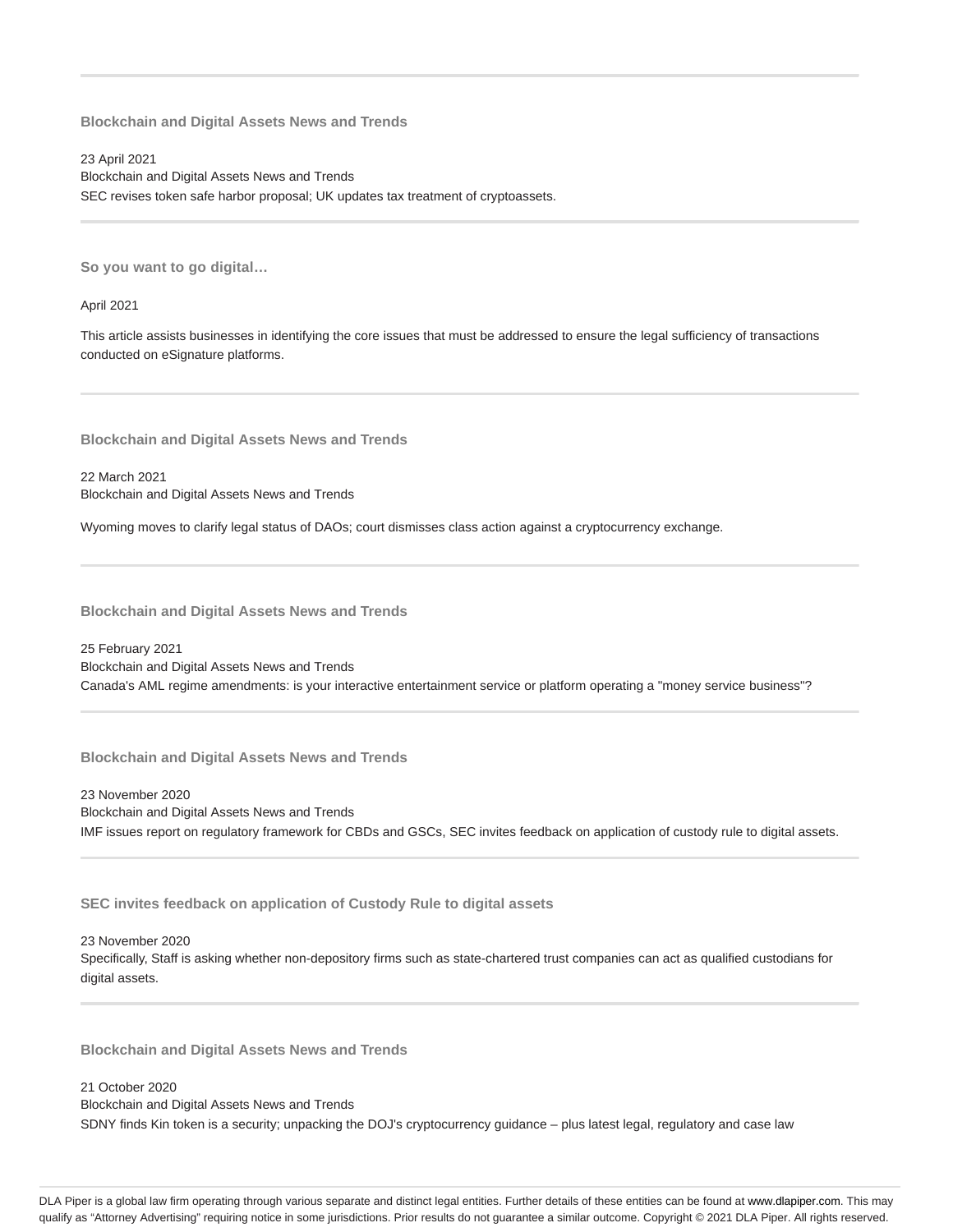**The gathering storm: COVID-19-related disputes in the financial services sector – A transatlantic perspective**

#### 5 October 2020

COVID-19 has caused the largest shock to the global economy in living memory. Whilst economic uncertainty, financial distress and market turmoil usually trigger increased levels of commercial litigation, the extreme conditions created by COVID-19 have primed the landscape for a pan-sector surge in financial services-related disputes.

#### **Blockchain and Digital Assets News and Trends**

#### 21 August 2020

Blockchain and Digital Assets News and Trends California appellate court affirms judgment for Coinbase in lawsuit over Bitcoin Gold – plus latest legal, regulatory and case law developments.

- "The issues pertaining to crypto regulation go beyond the SEC," Börsen-Zeitung, 11 Nov 2021
- "The Gathering Storm," Commercial Dispute Resolution, 29 Sep 2020
- "Blockchain regulation: Speedbumps, roadblocks and superhighways," Cointelegraph, 3 Sep 2020
- "Remote Online Notarization is Here to Stay," American Bar Association, 23 July 2019
- "Banking Law Committee Journal Summer 2019," American Bar Association
- "Lawyers learn new tricks," The Big Issue, February 2019
- eSignature and ePayment News and Trends, 30 Nov 2018
- eSignature and ePayment News and Trends, 26 Oct 2018
- Obtaining remote payment authorizations from customers: are you in compliance?, 26 Oct 2018
- eSignature and ePayment News and Trends, 14 Sep 2018
- Remote notarization: authentication requirements, by US state, 14 Sep 2018
- Electronic Signatures: The element of intent in the digital environment, 23 Jul 2018
- eSignature and ePayment News and Trends, 23 Jul 2018
- Is your website ADA compliant? A brief look at the current legal status, 29 Jun 2018
- eSignature and ePayment News and Trends, 29 Jun 2018
- Audit logs: key to enforceable electronic signatures, 28 Jun 2018
- eSignature and ePayment News and Trends, 24 May 2018
- May a power of attorney be electronically executed?, 24 May 2018
- eSignature and ePayment News and Trends, 2 May 2018
- A short primer on applicable US eSignature laws, 2 May 2018
- In long-awaited TCPA case, DC appellate panel vacates material sections of FCC's 2015 TCPA order, 2 May 2018
- "'Reasonable security': A moving target," Cyber Security: A Peer-Reviewed Journal Vol. 2, No 1 December 21, 2017
- "Smart Contracts: Is the Law Ready?" Chamber of Digital Commerce, September 2018
- "eSignature and ePayment News and Trends," May 2, 2018
- The Law of Electronic Signatures, 2018 Edition, Thomson Reuters
- "Electronic Retail Installment Sales Contract in California," The Review of Banking & Financial Services, Vol. 33 No 12 December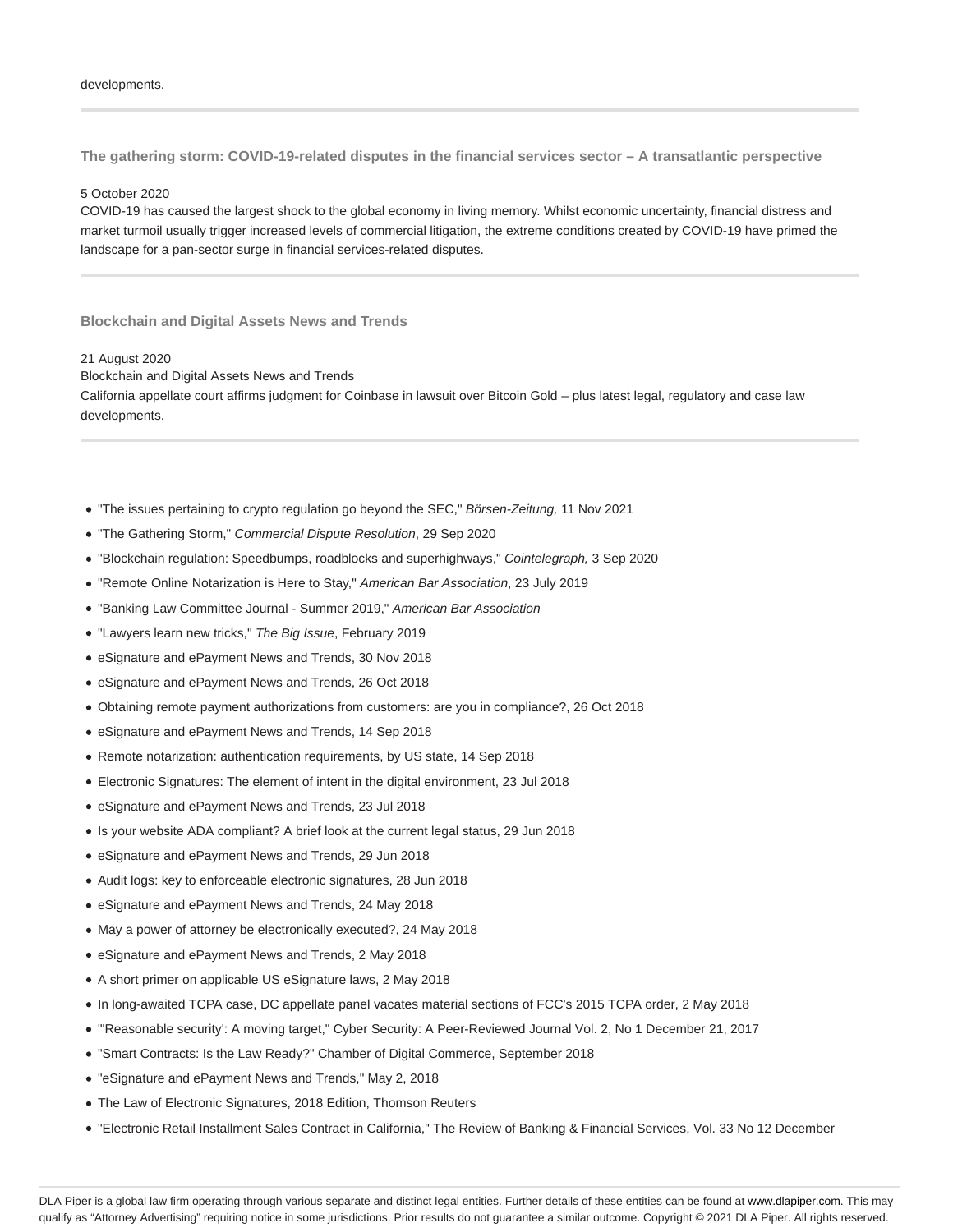2017

- "Enabled by Lenders, Embraced by Borrowers, Enforced by the Courts: What You Need to Know About eNotes," MERSCORP Holdings, Inc., September 8, 2017
- "The Secret Sauce for Electronic Records: System Audit Logs," April 2017
- "ADA Compliance for Financial Institutions in the Crosshairs," Law360, March 2017
- "Smart Contracts 12 Use Cases for Business & Beyond A Technology, Legal & Regulatory Introduction," Digital Chamber of Commerce in collaboration with Deliotte, December 2016
- "Digital Documents: Financing Paperless Transactions," The Equipment Leasing & Finance Foundation Study, March 2015
- "Special Considerations For Perfection Opinions Covering Electronic Chattel Paper As Collateral," Journal of Equipment Lease Financing, Spring 2015
- "Consumer Financial Services Answer Book 2016," Practicing Law Institute, October 1, 2014
- "Look Before You Invest: Bitcoins, Virtual Currencies, Emerging Payment Products, and Regulatory Compliance," JD Supra Law News, November 2013
- "A Brief Guide to Using Electronic Signatures in Securities Transactions," Practical Compliance and Risk Management for the Securities Industry, July 2013
- "What emerging Payment Providers Can Learn from Liberty Reserve and Mt. Gox," Payments Journal, July 2013
- "Planning for Accessibility when Developing Financial Services Websites and Mobile Apps," American Bar Association Consumer Financial Services, June 20, 2013
- "NACHA's Guidelines for Bill Payments Via QR Codes," E-Finance & Payments Law & Policy, April 2013
- "Federal Regulators Issue Guidance on Social Media and Mobile Privacy," Law Journal Newsletters, April 2013
- "Is Regulatory Uncertainty an Impediment to Mobile Payments?," Payments Journal, January 23, 2013
- "E-Signatures: Zulkiewski v. American General Life Insurance Company," E-Commerce Law Reported, Dec 2012
- "Paperless Transactions: The Competitive Edge", The Equipment Leasing & Finance Foundation Study, 2007
- "Requirements Pertaining to the Electronic Delivery of Required Documents," The Investment Lawyer, Vol. 14 No 5 May 2007
- "eMortgage Implementation Considerations," Electronic Banking Law and Commerce Report, Vol. 11, No 6, July 2006
- "It's the Message, Not the Medium! Electronic Record and Signature Rules Preserve Existing Focus of the Law on Content, Not Medium of Recorded Land Title Instruments," The Business Lawyer, Vol. 60, No 4 August 2005
- "SPeRS Standards and Procedures for electronic Records and Signatures," Electronic Financial Services Council, 2003

### **Events**

- Speaker, "MBA/ALTA Digital Closing and eMortgage Boot Camp," August 2020
- Speaker, "Can I Close My Loan Over Zoom?," Women in Housing & Finance Webinar, May 27, 2020
- Speaker, "eNotes and the Role of the MERS eRegistry: Guidance from Attorneys for Attorneys Webinar," MERS and the Federal Home Loan Bank of Boston, March 25, 2020
- Speaker, "MBA webinar Remote Online Notarization State-of-Play," February 27, 2020
- Speaker, "eNotes, eClosings, and eVaults," Structured Finance Conference, February 25, 2020
- Speaker, "FinTech 2020 and beyond: eContracts and Asset Backed Securities Webinar", DLA Piper, February 12, 2020
- Speaker, E-Signatures and Electronic Loan Documentation in Real Estate Finance, Stafford Publications Webinar, February 20, 2018
- Speaker, Chamber of Digital Commerce and Coindesk, Smart Contract Legislation Webinar, Feb 27, 2018
- Speaker, "e" Signatures & Tamper Evident Seals MISMO Webinar, March 15, 2018
- Speaker, "Legal and Regulatory Update," Electronic Signatures and Records Association Spring Member's Meeting, May 9, 2018
- Speaker, "eSignatures, Blockchain and Smart Contracts, Oh My! The New Landscape for Digital Transactions," Clear Law Institute Webinar, May 31, 2018
- Speaker, "Building a Foundation of Knowledge: Communicating the Viability of eNotes to Your Legal Team," MERS User Conference, June 20, 2018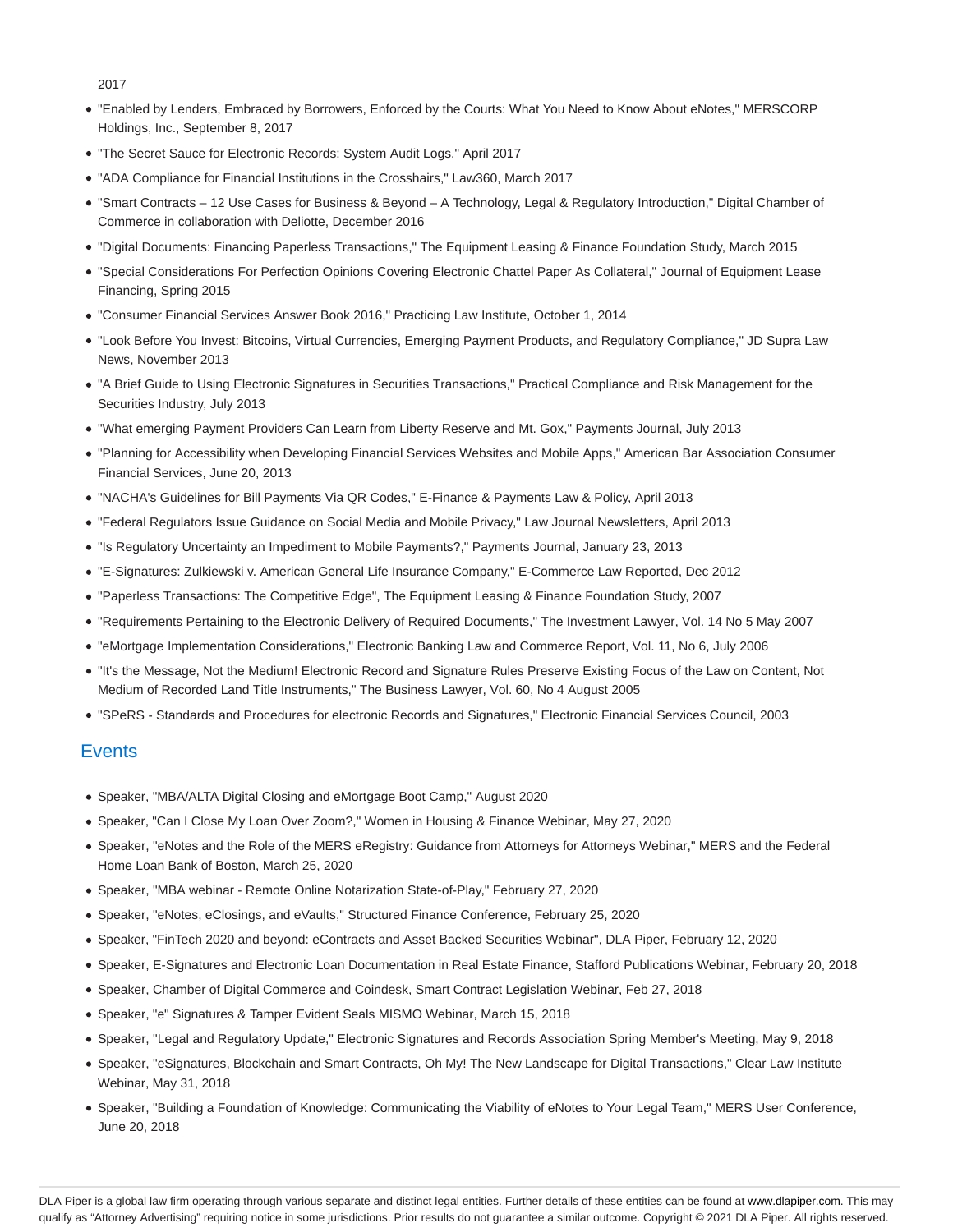- Speaker, "eNote Considerations, Legal Enforceability and Industry Adoption," February 28, 2018
- Speaker, "Getting Started With ESIGN," ESRA eSignRecords 2017 Annual Conference, November 15, 2017
- Speaker, "eSignatures and ADA," ESRA eSignRecords 2017 Annual Conference, November 15, 2017
- Speaker, "What's New in ESIGN," ESRA eSignRecords 2017 Annual Conference, November 14, 2017
- Speaker, "Mitigating Risk: Recent Developments in ADA Accessibility Compliance," National Association of Federal Credit Unions Live Webcast, November 9, 2017
- Speaker, "Going Paperless: The How and Why of Offering Digital Mortgages," Inside Mortgage Finance Webinar, September 14, 2017
- Speaker, "Preparing for Digital 2," MERSCORP User Conference, June 9, 2017
- Speaker, "Responding to Legal and Regulatory Challenges in an Evolving Payments Environment," TRANSACT, May 10, 2017
- Speaker, "Digital Mortgages," Mortgage Bankers Association's Legal Issues and Regulatory Compliance Conference, May 9, 2017
- Speaker, "Tech Talk: Fintech, Regtech, Blockchain and Bots," Mortgage Bankers Association's Legal Issues and Regulatory Compliance Conference, May 9, 2017
- Speaker, "E-Mortgages: Electronic Signatures & Tamper Evident Seals," MBA Webcast, April 19, 2017
- Speaker "Ready, Set, Go! Prepare for the Evolution to 'e'," National Technology in Mortgage Banking Conference & Expo, March 28, 2017
- Speaker, "2017 ESRA Winter Meeting: ESIGN and Blockchain Legal and Regulatory Update," March 2, 2017
- Speaker, "PRIA Winter Symposium: Blockchain Q&A," February 23, 2017
- Speaker, "Independent Mortgage Bankers Conference: Overcoming the Final Hurdles to Digital Mortgage," January 24, 2017
- Speaker, "Clear Law Institute: Contract Law and E-Signatures," January 13, 2017
- Speaker, "eSignlive Webcast: Legal and Regulatory Update on Electronic Mortgage Closings," November 8, 2016
- Speaker, "ESRA's eSign Records 2016: The Latest in Regulations & Law," November 2, 2016
- Speaker, "Mortgage Bankers Association 2016 Annual Convention & Expo: Overcoming the Final Hurdles to Digital Mortgage," October 24, 2016
- Speaker, "National Title Solutions Forum: eSignatures, eNotaries, eOdometer Panel," October 13, 2016
- Moderator, "ABA's Housing Finance Subcommittee Panel: Fintech and Housing Finance: The State of the eMortgage," September 9, 2016
- Speaker, "ESRA Summer Meeting," August 3, 2016
- Speaker, "AssureSign Webinar: eSignature: The Cornerstone of Digital Transformation," June 30, 2016
- Speaker, "DocuSign Momentum '16 General Counsel Summit: Mobile Devices: Do's and Don'ts," April 5, 2016
- Panelist, "Regulation of Virtual Currency Businesses Act Drafting Committee," April 2, 2016
- Speaker, "2016 ESRA Winter Meeting," February 24, 2016
- Speaker, "2016 Financial Partners, Inc. Legal Consortium: Electronic Signatures," January 19, 2016
- Speaker, "American Bar Association Consumer Financial Services Winter Meeting 2016: eMortgages Opportunities and Challenges," January 12, 2016
- Speaker, "eSignRecords 2015," November 17, 2015
- Speaker, "National Association of Federal Credit Unions Webinar: E-Sign Electronic Records and Signatures for Risk Management," October 7, 2015
- Speaker, "InsideCounsel Webinar: E-Signature Legal FAQs," September 22, 2015
- Speaker, "Electronic Signatures and Records Association Summer Members Meeting," August, 11, 2015
- Guest, "Block Chain Summit," May 25, 2015
- Speaker, "Association of Insurance Compliance Professionals Great Lakes Regional Chapter Education Day: ESIGN 101 (For the Uninitiated and the 'Old Hands')," May 15, 2015
- Speaker, "Electronic Signature & Records Winter 2015 Member Meeting," February 25, 2015
- Speaker, "Equifax Webinar: Leveraging eSignatures for Better Compliance in Mortgage Lending," January 27, 2015